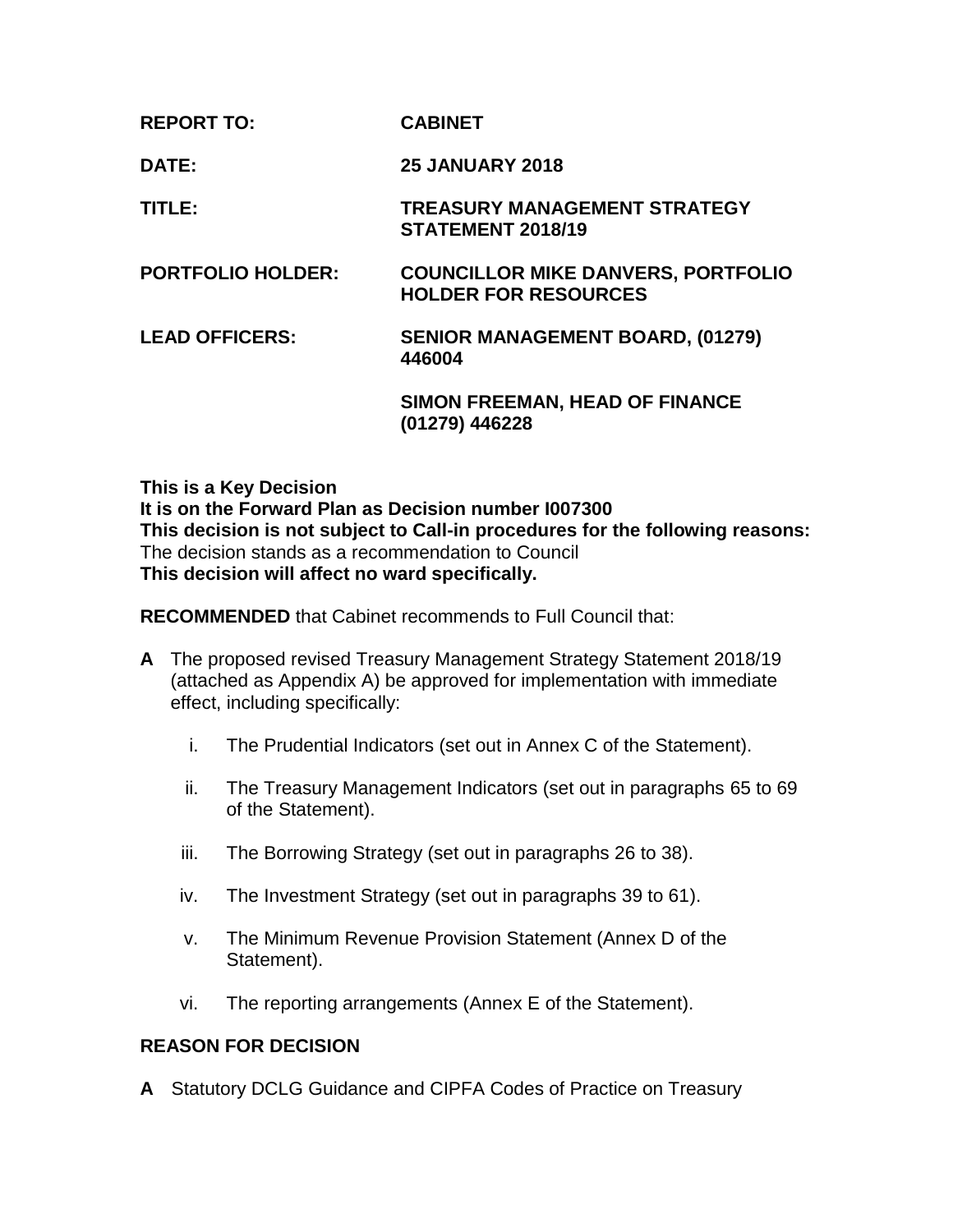Management and Prudential Borrowing require Councils to determine a Treasury Management Strategy Statement and Prudential (and Treasury Management) Indicators on an annual basis.

- **B** The lending list methodology requires regular review by Full Council because it steers a major risk aspect of the Council's operational investment decisions.
- **C** DCLG Regulations have been issued which require the Full Council to approve a Statement of Minimum Revenue Provision in advance of each year.
- **D** Treasury management reporting arrangements are an important aspect governed by DCLG guidance and influenced by the CIPFA Code.
- **E** The Council is required by DCLG guidance to report on its policy for borrowing in advance of need.
- **F** In the same way as E above, the Annual Investment Strategy determines the direction of travel for borrowing in the coming year and reflects the Council's preferred approach to investment and associated risk.
- **G** To Ensure that the Council is aware that changes to the TMSS may be required as a result of the recently published revisions to both the Code and Government Guidance as detailed in this report. Should changes be required they will be reported back to Council during 2018/19 for approval. This issue was raised as a matter to be referred to Cabinet by the Cabinet Overview Working Group at its meeting on 11 January 2018.

# **BACKGROUND**

- 1. Treasury management is defined as "the management of the Council's investments and cash flows, its banking, money market and capital market transactions: the effective control of the risks associated with those activities and the pursuit of optimum performance consistent with those risks."
- 2. The Council has previously recognised and adopted the Chartered Institute of Public Finance and Accountancy's (CIPFA) Code of Practice on Treasury Management (as revised November 2011) – 'the CIPFA Code' as the guidance it will follow in the development and management of its treasury management activities.
- 3. The primary requirements of the CIPFA Code are as follows:
	- a) Creation and maintenance of a Treasury Management Policy Statement.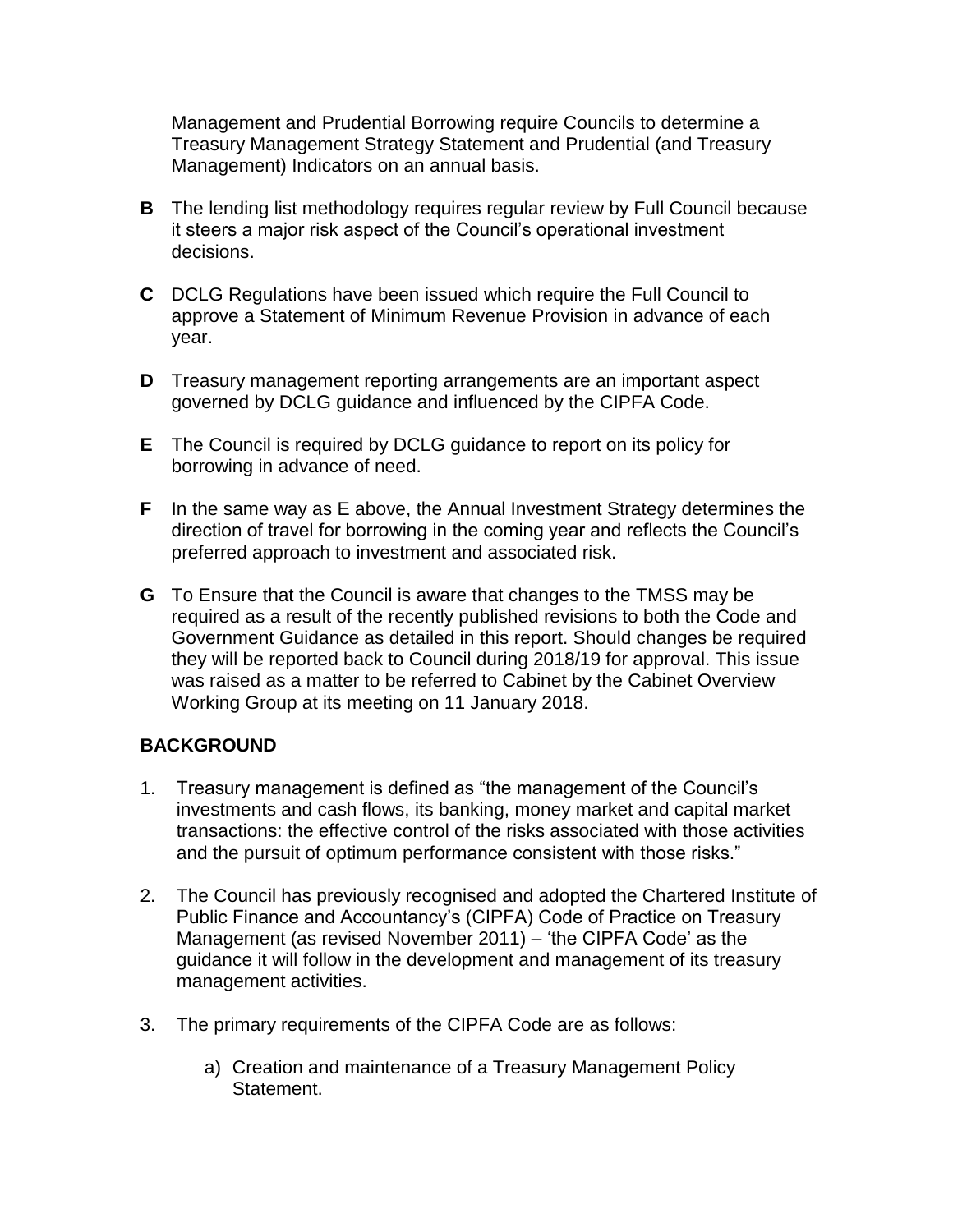- b) Creation and maintenance of Treasury Management Practices (TMPs).
- c) Receipt by Full Council of an annual Treasury Management Strategy Statement (TMSS), including the annual Investment Strategy, a Minimum Revenue Provision Policy for the year ahead, and a range of other specific policies.
- d) Presentation of a mid-year Review of the Treasury Management Strategy Statement and an Annual Report (stewardship report) to Full Council.
- e) Delegation by the Council for responsibilities for implementing and monitoring treasury management policies and practices and for the execution and administration of treasury management decisions.
- f) Delegation by the Council of the role of scrutiny of treasury management strategy and policies to a specific named body. For the Council the current TMSS specifies the responsibility for the delegated scrutiny role is delegated to the Cabinet Overview Working Group, as well as to the Audit and Standards Committee as may be required.

# **ISSUES/PROPOSALS**

- 4. As part of the primary requirements for reporting to Full Council, the annual TMSS has been prepared in compliance with CIPFA's Code of Practice, and is attached as Appendix A of this report.
- 5. Members will wish to note that, following consultation, both the Code and associated CLG Guidance are undergoing changes that are due to be issued later in 2018. For this reason, the TMSS has been prepared in conjunction with the existing Code and Guidance. When the changes have eventually been issued they will be reviewed and any material issues that require special consideration by Members will be reported either within the mid-year review of the TMSS or within a separate report, together with any recommendations for decisions that may be required in revising the TMSS.
- 6. Key elements of the Strategy Statement are:
	- a) The Scheme of Delegation for Treasury Management / reporting arrangements (as set out in Annexes E and F).
	- b) Borrowing Strategy (paragraphs 26 to 38).
	- c) Investment Strategy and approved Counterparty List (paragraphs 39 to 61).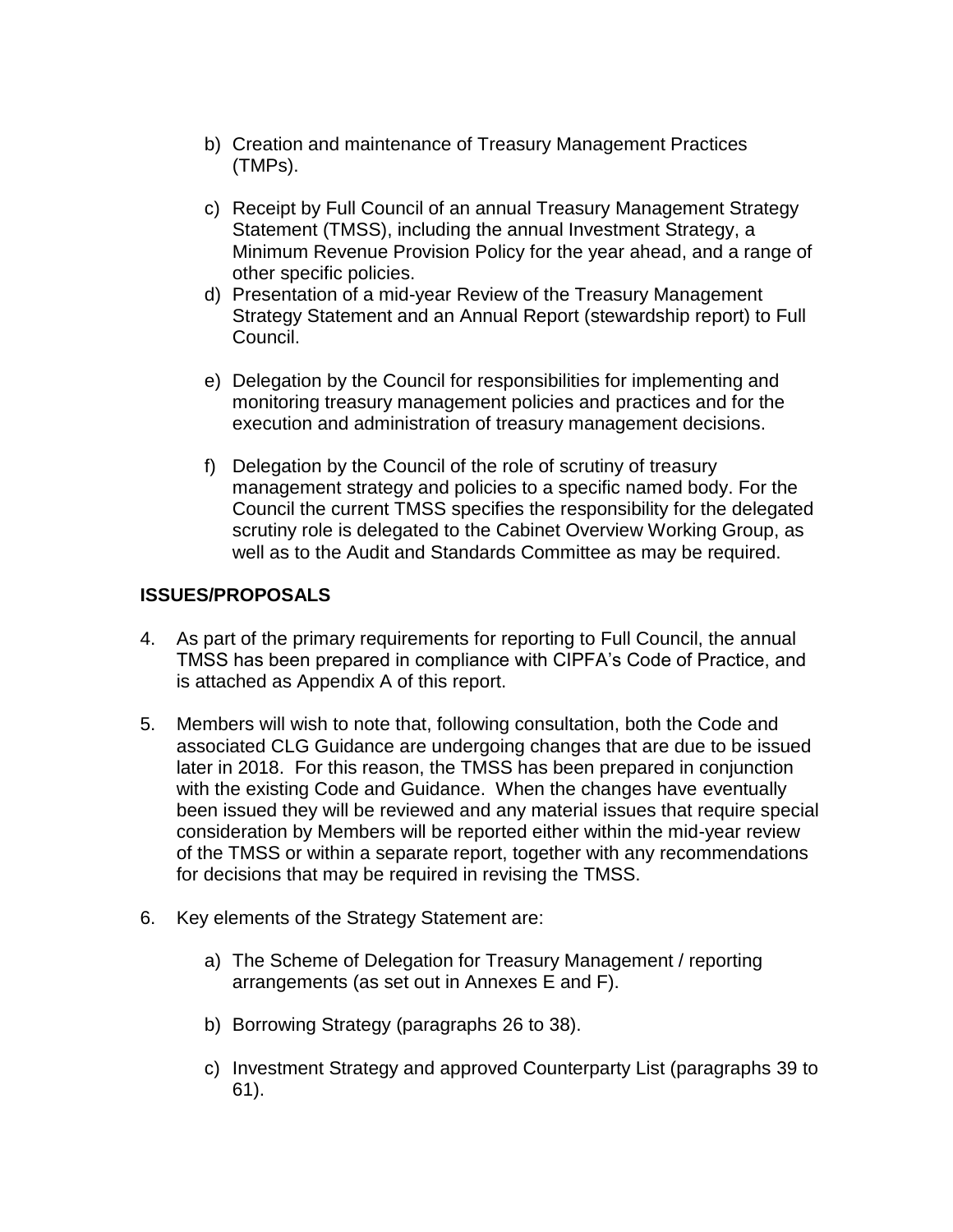- d) Policy of apportioning interest to the HRA (paragraph 71).
- e) Policy on investment of money in advance of need (paragraphs 75 and 76).
- f) The Minimum Revenue Provision Statement for 2016/17 (Annex D).
- g) The estimated Prudential Indicators (Annex C).
- h) The estimated Treasury Management Indicators (paragraphs 65 to 69).

## **IMPLICATIONS**

**Place (Includes Sustainability)** None specific. Author: **Graeme Bloomer, Head of Place**

#### **Finance (Includes ICT)**

The indicative costs associated with borrowing, offset by investment income, are included in the MTFS, Capital and Revenue budgets presented within this agenda. The mid-year review of the TMSS and the annual report on treasury management are both routinely reported to Councillors, including to Full Council as required by DCLG Guidance and the CIPFA Code of Practice; any financial considerations are contained herewith in the accompanying reports. Author: **Simon Freeman, Head of Finance**

#### **Housing**

None specific. Author: **Andrew Murray, Head of Housing**

**Community Wellbeing (includes Equalities and Social Inclusion)** None specific. Author: **Jane Greer, Head of Community Wellbeing**

**Governance (includes HR)** None specific. Author: **Amanda Julian, Legal Services Manager, on behalf of Brian Keane, Head of Governance**

## **Appendices**

Appendix A – Harlow Council Treasury Management Strategy Statement 2018/19